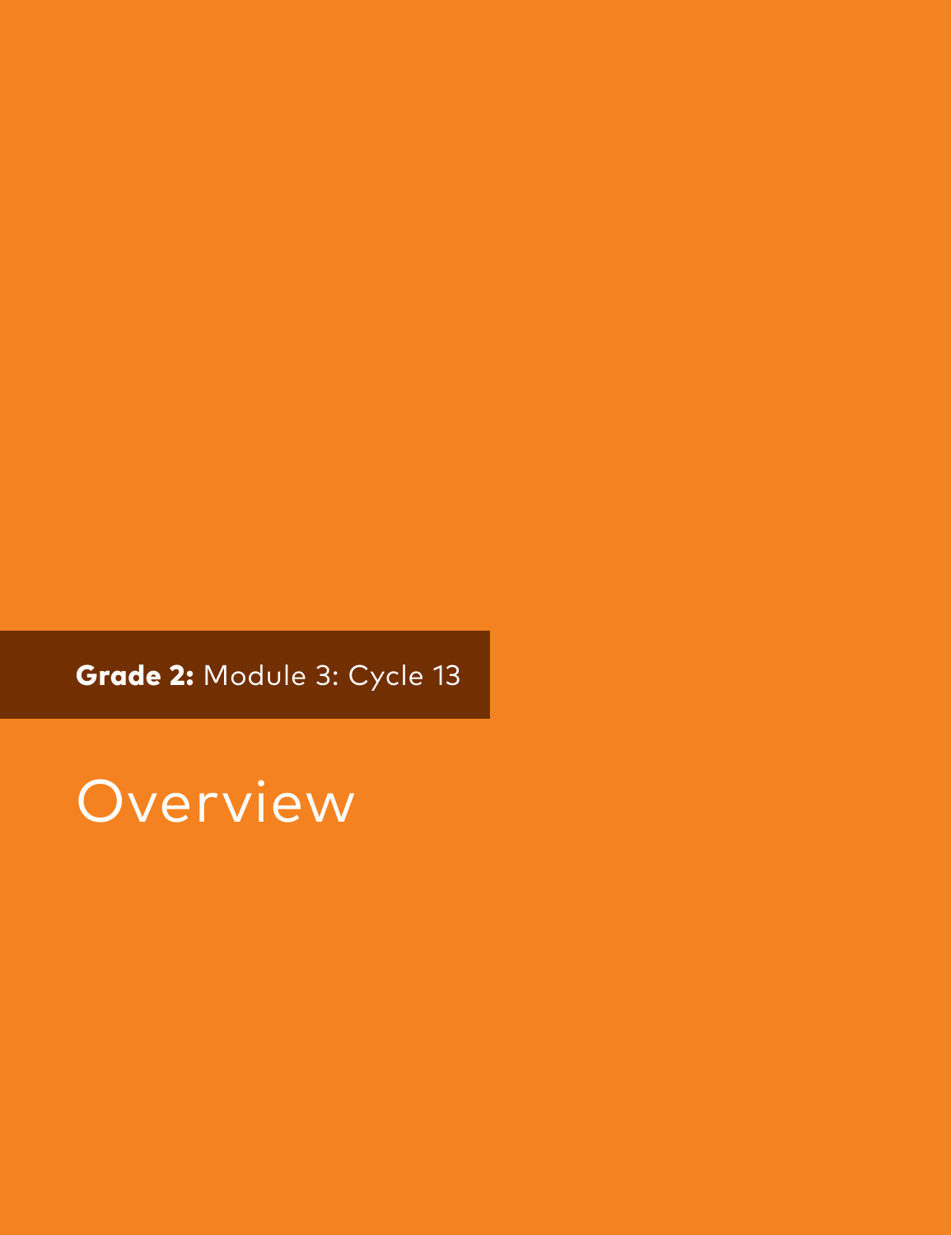# Introduced in This Cycle

C-le syllable type

# High-Frequency Words

"I've," "we've," "guess," "one," "you've," "even," "tonight," "anywhere," "they've"

# Cycle Word List

In this cycle, students are introduced to the consonant-le syllable type. The cycle includes mostly two-syllable words where the first syllable contains a short vowel sound. In addition, they are introduced to the rule where the magic "e" is dropped when a suffix beginning with a vowel is added to a CVCe baseword (example: "write" to "writing"). Examples of words used in this cycle include:

| bubble | giggle | middle   |
|--------|--------|----------|
| buckle | gobble | paddle   |
| castle | handle | sprinkle |
| dimple | jungle | struggle |
| fumble | little | tremble  |



#### RF.2.3, RF.2.3e, L.2.2, L.2.2d

#### Agenda

Lesson 61

Lesson 61

#### 1. **Opening (3–5 minutes)**

A. Syllable Sleuth: Two-Syllable Words with a C-le Ending Syllable Pattern: "gob-ble," "handle," "fum-ble," "gig-gle," "trem-ble," "wip-ple," "hod-dle"

#### 2. **Work Time (10 minutes)**

A. Words Rule: Two-Syllable Words with C-le Ending Syllable Pattern: "buckle," "sprinkle," "struggle," "jungle," "little," "turtle," "middle," "handle," "bubble," "paddle," "castle," "dimple"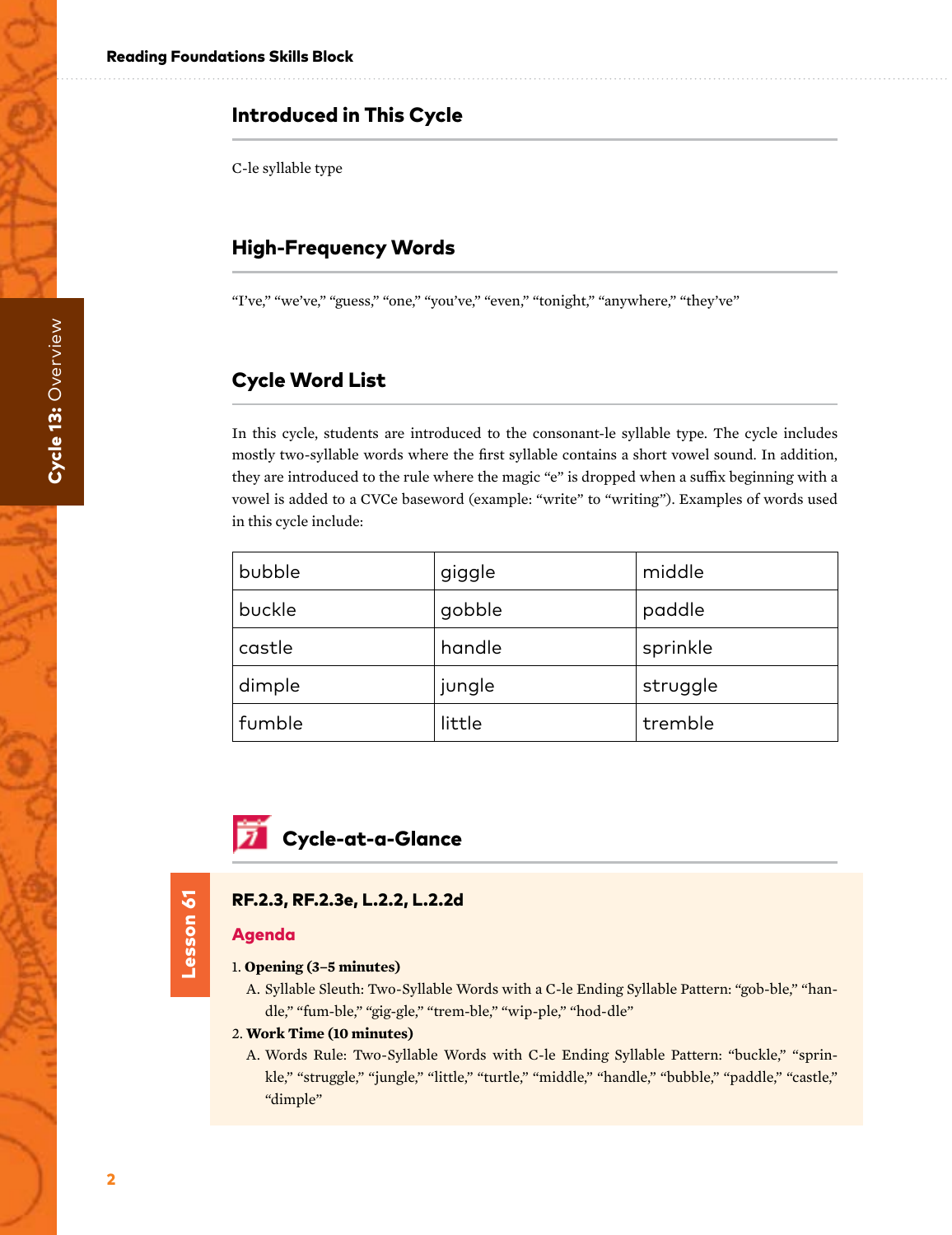- 3. **Closing and Assessment (2 minutes)**
- A. Reflecting on Learning
- 4. **Differentiated Small Group Instruction and Rotations (40–45 minutes)**

#### Daily Learning Targets

- I can identify the vowel sounds in a word to help me determine how many syllables are in the word and use that information to decode it. (RF.2.3)
- I can read and spell words with a C-le ending syllable. (RF.2.3, L.2.2)

#### Ongoing Assessment

- Observe students during Opening A.
	- Determine whether they can count the number of syllables by identifying the vowel sounds in the word.
	- Also determine whether they can divide the word and identify the syllable types in order to decode it.
- Observe students during Work Time A. Determine whether they can identify which spelling pattern to use when writing words with a C-le ending syllable.
- Exit ticket (see Differentiated Small Groups: Work with Teacher).

#### RF.2.3, RF.2.3c, RF.2.3d, RF.2.3e, RF.2.3f

#### Agenda

#### 1. **Opening (3–5 minutes)**

- A. Engagement Text Read-aloud: *Sunnyside Gazette* Edition 13: "Pest Control in Sunnyside" B. Comprehension Conversation (optional)
- 2. **Work Time (10 minutes)**
	- A. Snap or Trap: "we've," "I've," "you've," "even," "one," "guess," "tonight," "anywhere," "they've"
	- B. Decodable Reader: Partner Search and Read: "No Food to Be Found"
- 3. **Closing and Assessment (2 minutes)**
- A. Reflecting on Learning
- 4. **Differentiated Small Group Instruction and Rotations (40–45 minutes)**

#### Daily Learning Targets

- I can retell the events from the current edition of the *Sunnyside Gazette*: "Pest Control in Sunnyside."
- Using evidence from the text, I can answer questions about the current edition of the *Sunnyside Gazette*: "Pest Control in Sunnyside." (optional)
- I can read high-frequency words "I've," "we've," "guess," "one," "you've," "even," "tonight," "anywhere," "they've." (RF.2.3f)
- I can read the decodable text: "No Food to Be Found." (RF.2.3)

#### Ongoing Assessment

- Observe students during Work Time A.
- Determine whether they can read high-frequency words.

# Lesson 62 Lesson 62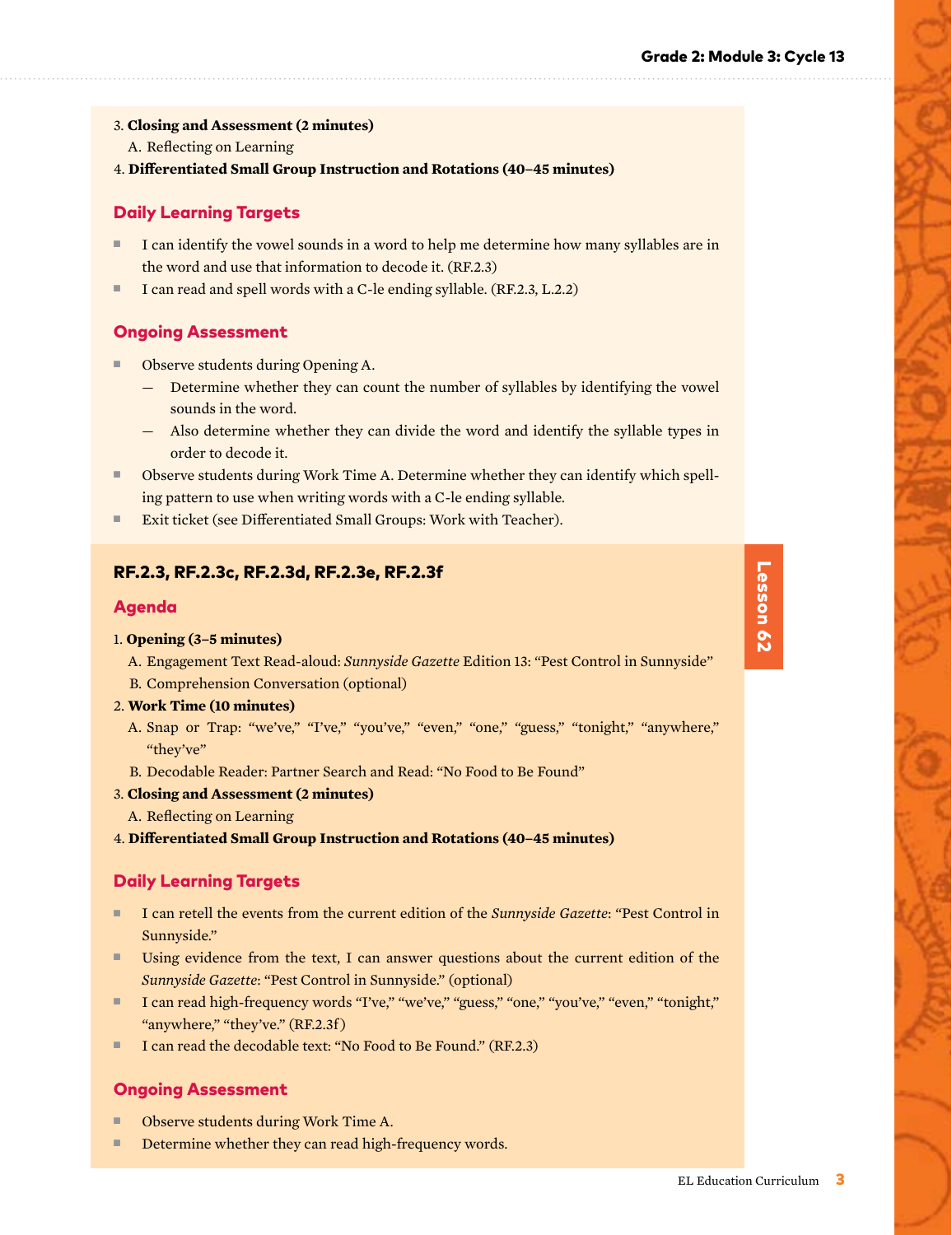- Also determine why the words are regularly or irregularly spelled.
- Observe students during Work Time B.
- Determine whether they can independently find a given word.
- Also determine whether they can decode words containing C-le syllable ending and irregularly spelled high-frequency words.
- Exit ticket (see Differentiated Small Groups: Work with Teacher).

# RF.2.3, RF.2.3d, RF.2.3e, L.2.2, L.2.2d

# Agenda

Lesson 63

- 1. **Opening (3–5 minutes)**
	- A. Word Parts: "-ed," "-ing," and "-er"
- 2. **Work Time (10 minutes)**
	- A. Interactive Writing: Writing a Silly Sentence with Words Ending in C-le Syllable
- 3. **Closing and Assessment (2 minutes)**
- A. Reflecting on Learning

#### 4. **Differentiated Small Group Instruction and Rotations (40–45 minutes)**

#### Daily Learning Targets

- I can make new words using base words and the suffixes "ing," "ed," and "er." (RF.2.3)
- I can write a sentence using words with the syllable type: C-le, suffixes "ing," "ed," and "able," and high-frequency words. (L.2.2d)

#### Ongoing Assessment

- Observe students during Opening A. Determine whether they can identify word parts correctly.
- Observe students during Work Time A. Determine whether they can correctly spell words with the syllable type C-le and high-frequency words from this cycle.
- Exit ticket (see Differentiated Small Groups: Work with Teacher).

# Lesson 64 Lesson 63 RF.2.3, RF.2.3e, RF.2.4, RF.2.4b, RF.2.4c Lesson 64

# Agenda

- 1. **Opening (3–5 minutes)**
	- A. Words Rule: Homophones: "principal" and "principle"
- 2. **Work Time (10 minutes)**
	- A. Fluency
- 3. **Closing and Assessment (2 minutes)**
	- A. Reflecting on Learning
- 4. **Differentiated Small Group Instruction and Rotations (40–45 minutes)**

#### Daily Learning Targets

- I can identify the correct homophone ("principal" and "principle") based on meaning and context. (RF.2.3e)
- I can read a text fluently (smoothly, with expression and meaning, rereading and self-correcting when necessary). (RF.2.4)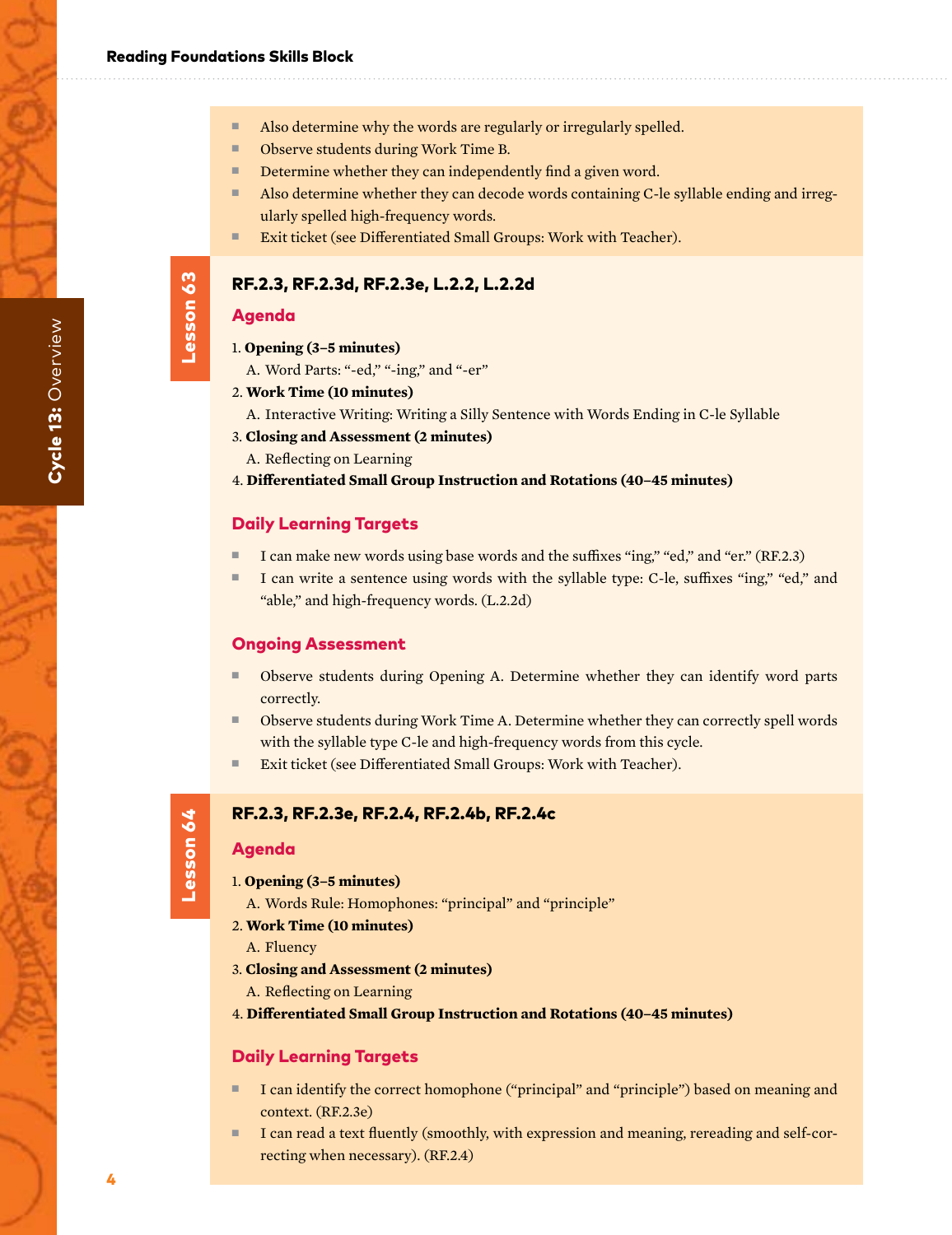# Ongoing Assessment

- Observe students during Opening A. Determine whether they can identify the homophones "principle" and "principal" based on meaning.
- Observe students during Work Time A. Determine whether they can attend to punctuation and phrasing to read fluently in a conversational manner.
- Exit ticket (see Differentiated Small Groups: Work with Teacher).

# RF.2.3, RF.2.3e, L.2.2, L.2.2d

#### Agenda

- 1. **Opening (3–5 minutes)**
	- A. Word Workout: Same Sounds
- 2. **Work Time (10 minutes)**
- A. Word Workout: Exercise Practice
- 3. **Closing and Assessment (2 minutes)**
	- A. Reflecting on Learning
- 4. **Differentiated Small Group Instruction and Rotations (40–45 minutes)**

#### Daily Learning Targets

- I can read and spell words with C-le syllables. (RF.2.3, L.2.2)
- I can use my knowledge of sounds and syllables to read and spell words. (RF.2.3, L.2.2)

#### Ongoing Assessment

- Observe students during Opening A. Determine whether they can identify the correct spelling pattern based on syllable type.
- Observe students during Work Time A. Determine whether they can apply knowledge of syllable types to read and spell words correctly.
- Exit ticket (see Differentiated Small Groups: Work with Teacher).

# Lesson 61 Teaching Notes

#### **Purpose of lesson and alignment to standards:**

- The Opening A Syllable Sleuth instructional practice introduces students to a new syllable type: C-le. The first syllable is spelled with patterns accumulated thus far. This includes closed (CVC) and r-controlled syllable types. Students examine written words and identify the vowel spelling patterns to determine the number of syllables. Finally, they identify the syllable types and use the information to successfully decode the words (RF.2.3e). Notice that some words are nonsense words, which push students to only decode and not just remember the word.
- An important understanding in decoding multisyllabic words is that every syllable has one vowel sound as opposed to one vowel letter. Continue to echo this throughout the lesson.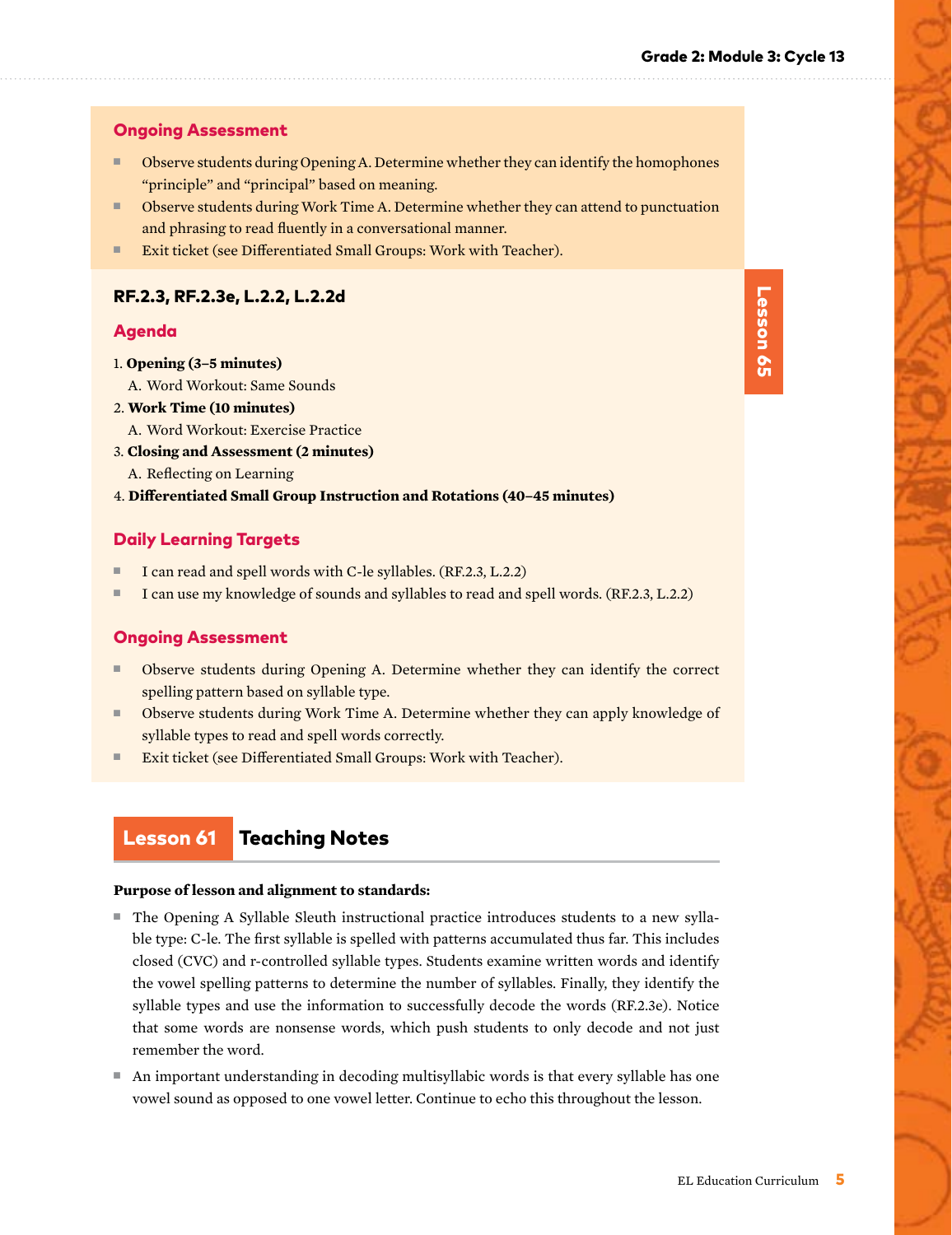■ In Work Time A, students first discover the ways two-syllable words with a C-le ending syllable are spelled in words. This knowledge supports students' ability to decode and encode words by generalizing familiar spelling patterns. Students then practice these generalizations by writing words ending with C-le (RF.2.3e, L.2.2d).

#### **How it builds on previous work:**

■ Over the course of the modules in the Grade 1 curriculum and the first two modules of second grade, students worked with five syllable types (i.e., written patterns representing a vowel sound). These include closed (CVC), open (CV), magic "e" (CVCe), r-controlled, and vowel teams (CVVC, CVV). In this lesson, students are introduced to the sixth syllable type: C-le.

#### **Down the road:**

■ In the Closing, students reflect on the role of the individual as part of a larger group in fostering continued growth in knowledge and skills. They consider how they can support the development of their peers and benefit from what those peers have to offer. Consider developing an ongoing routine during which concrete examples are collected and categorized. The collection can be used as a reference for students, encouraging them to enlist peer support when working toward their own personal goals.

# Lesson 62 Teaching Notes

#### **Purpose of lesson and alignment to standards:**

- In Opening A and B, students work with the Engagement Text: *Sunnyside Gazette* Edition 13: "Pest Control in Sunnyside." This text serves to pique students' interest about the Decodable Reader, introduced in Work Time B, by incorporating the topic and some words from this cycle into an engaging read-aloud.
- In Opening B, consider asking students suggested (or similar) text-based comprehension questions. Although the K–2 Skills Block focuses primarily on RF standards, comprehension is an integral part of reading development. Leading a brief discussion after the readaloud connects students to key ideas, details, and vocabulary contained within it. Because these questions likely cause the Opening to take longer than 5 minutes, they are optional. Consider adjusting differentiated small group instruction time accordingly to accommodate the extended Opening.
- In Work Time A, students learn new high-frequency words (RF.2.3f). This practice teaches all high-frequency irregular and regular words. They analyze each word to determine which category it belongs in (regular ("snap") or irregular ("trap")). Students grapple with this concept until they determine the reason for it being irregular, or "trap" words because they "don't play fair," or regular or "snap" words because they are regularly spelled. Within Cycle 13, students practice reading contractions of "have." Once students have learned words, they are placed on the classroom Interactive Word Wall.
- In Work Time B, before students read the Decodable Reader: "No Food to Be Found," alone or in pairs, they search for the high-frequency words from Work Time A. Pairing students during the Decodable Reader routine provides support for those who need it and engages more proficient students to apply their knowledge to support a peer. Have students work individually if you prefer that they receive more individual practice without peer guidance or support.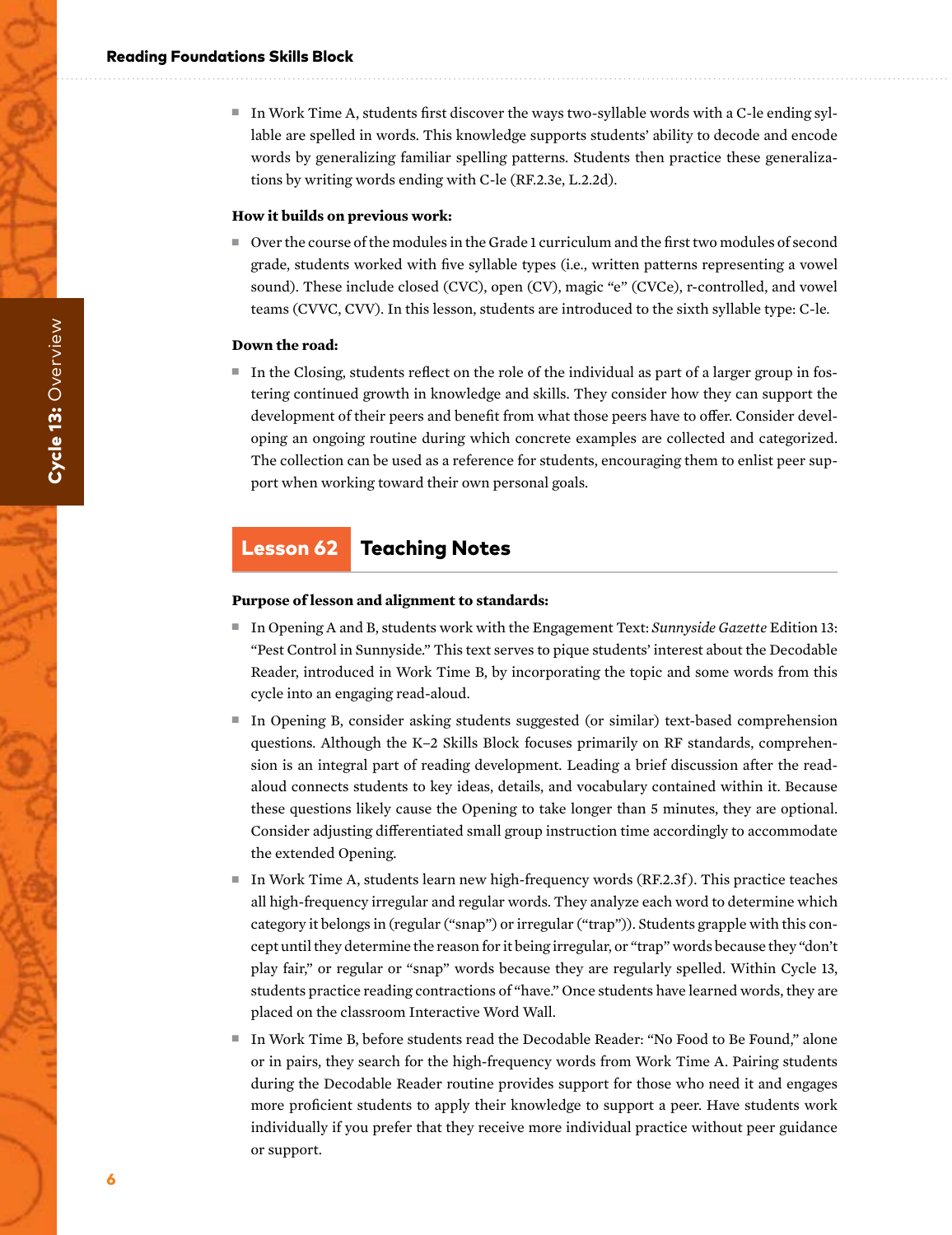#### **How it builds on previous work:**

■ Students apply what they have learned about the spelling patterns of words with the C-le syllable ending to decoding multisyllabic words with other syllable types and highfrequency words.

#### **Down the road:**

■ In the Closing, students reflect on the role of the individual as part of a larger group in fostering continued growth in knowledge and skills. They consider how they can support the development of their peers and benefit from what those peers have to offer. Consider developing an ongoing routine during which concrete examples are collected and categorized. The collection can be used as a reference for students, encouraging them to enlist peer support when working toward their own personal goals.

# Lesson 63 Teaching Notes

#### **Purpose of lesson and alignment to standards:**

- In Opening A, students notice that suffixes change the meaning of the base word. They begin to understand that identifying these word parts when they are added to a base word helps them to more easily decode and understand an unknown word. This cycle continues to build students' knowledge of and practice with the spelling rule for when to drop the "e" from a base word when adding a vowel suffix.
- In Work Time A, students first brainstorm a list of words spelled with C-le ending syllable, write them on their whiteboards, then check with the larger group to ensure correct spelling. Then, the teacher and class work together to compose and write a silly sentence using some of the words. Because these words are familiar, spellings should be accurate, not invented. Encourage students to recall the specific graphemes (letters) that represent those phonemes in the word. The goal is for students to develop automaticity with the correct spelling and pronunciation of each word.
- Consider recording the silly sentences produced each week during Interactive Writing on chart paper, sentence strips, or a book so those sentences can be displayed and practiced by the group, in pairs, or individually.

#### **How it builds on previous work:**

■ This lesson addresses the spelling patterns and high-frequency words that have been used throughout the cycle (to decode in isolation, read in a text, and spell words). Students now apply all of these skills to construct a shared sentence. The chosen sentence also reinforces words from the decodable text.

#### **Down the road:**

■ In the Closing, students reflect on the role of the individual as part of a larger group in fostering continued growth in knowledge and skills. They consider how they can support the development of their peers and benefit from what those peers have to offer. Consider developing an ongoing routine during which concrete examples are collected and categorized. The collection can be used as a reference for students, encouraging them to enlist peer support when working toward their own personal goals.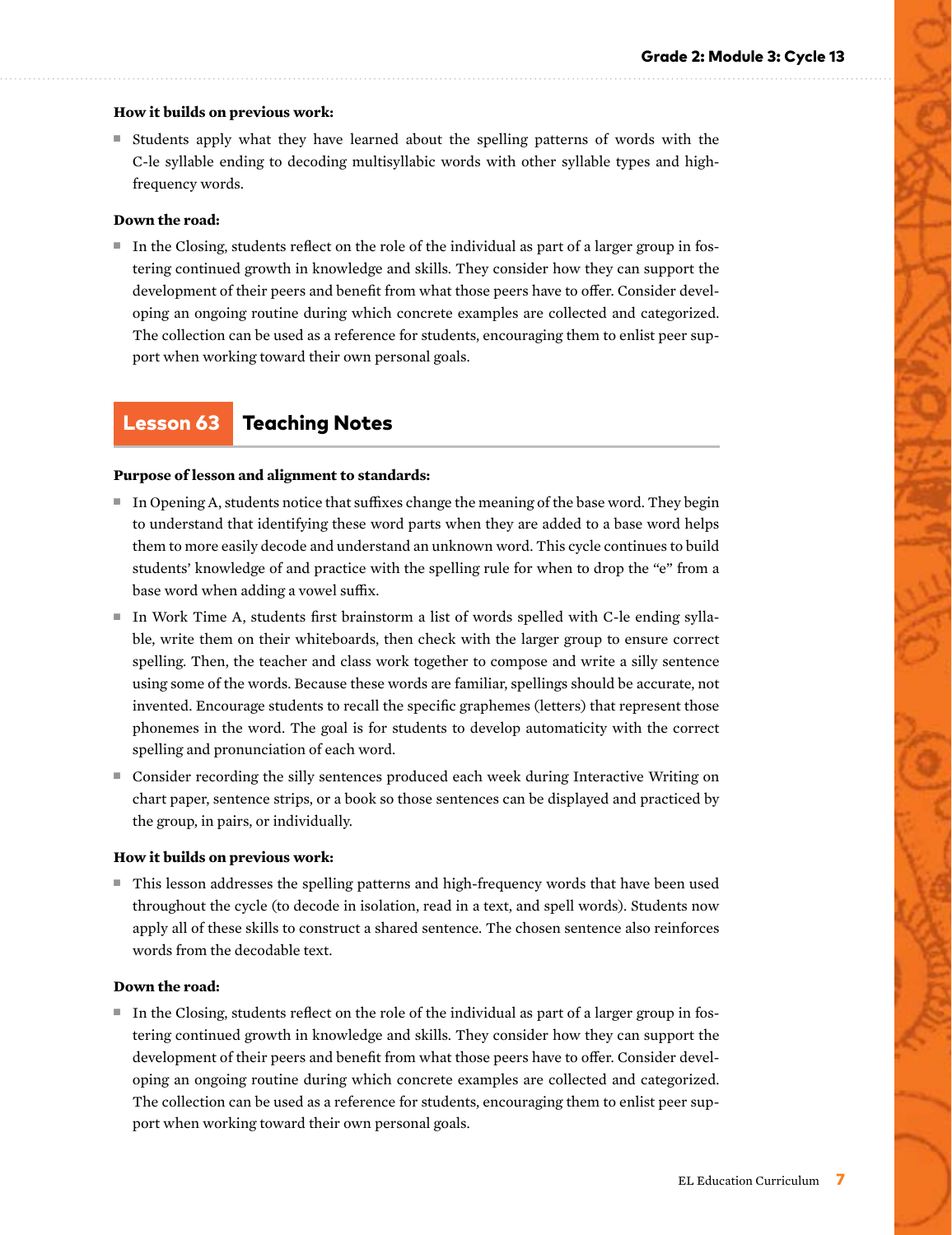# Lesson 64 Teaching Notes

#### **Purpose of lesson and alignment to standards:**

- In Opening A, students identify words that sound the same but are spelled differently (homophones) in a text and use the context to determine the meaning of each word. This supports students' ability to generalize the spelling pattern used based on the meaning of the word. If homophones have not yet been collected and displayed in the classroom, consider enlarging or writing the text from the Opening in this lesson on chart paper and displaying it in the classroom for students to reference. This will support eventual generalization of these words for both comprehension and spelling (RF.2.3).
- In Work Time A, students interact with an excerpt from the Decodable Reader: "No Food to Be Found." They think about how to apply the rules of fluency to this excerpt and work together to read this piece fluently (RF.2.4).
- Consider collecting the sentences and excerpts of text used in Work Time on chart paper in such a way that they can be practiced by the group, in pairs, or individually. This may involve collecting them into a class notebook, individual notebooks, or displaying them on chart paper.

#### **How it builds on previous work:**

- In Opening A, students work with familiar words that are now examined as homophones. Regular examination of those words for known graphophonemic (letter-sound) patterns, supports automaticity and commitment of those patterns to memory.
- In Work Time A, students work with short pieces of text containing patterns worked with in this and previous cycles, to develop fluency (phrasing, expression, speed, and meaning).

#### **Down the road:**

■ In the Closing, students reflect on the role of the individual as part of a larger group in fostering continued growth in knowledge and skills. They consider how they can support the development of their peers and benefit from what those peers have to offer. Consider developing an ongoing routine during which concrete examples are collected and categorized. The collection can be used as a reference for students, encouraging them to enlist peer support when working toward their own personal goals.

# Lesson 65 Teaching Notes

#### **Purpose of lesson and alignment to standards:**

- The Word Workout instructional practice serves as a cycle review. Students are introduced to a new "exercise" or learning activity in each Word Workout. These exercises allow students to apply skills learned throughout the cycle in a fun, engaging activity.
- In Opening A, students participate in the exercise Same Sounds, where students apply their knowledge of C-le syllable words to read and spell words correctly (RF.2.3, L.2.2).
- In Work Time A, the teacher may choose from any of the review exercises taught in Modules 1–2. Students build their workout by practicing these exercises as a review of skills taught thus far. Consider that some exercises may be a better fit for the focus of this cycle so that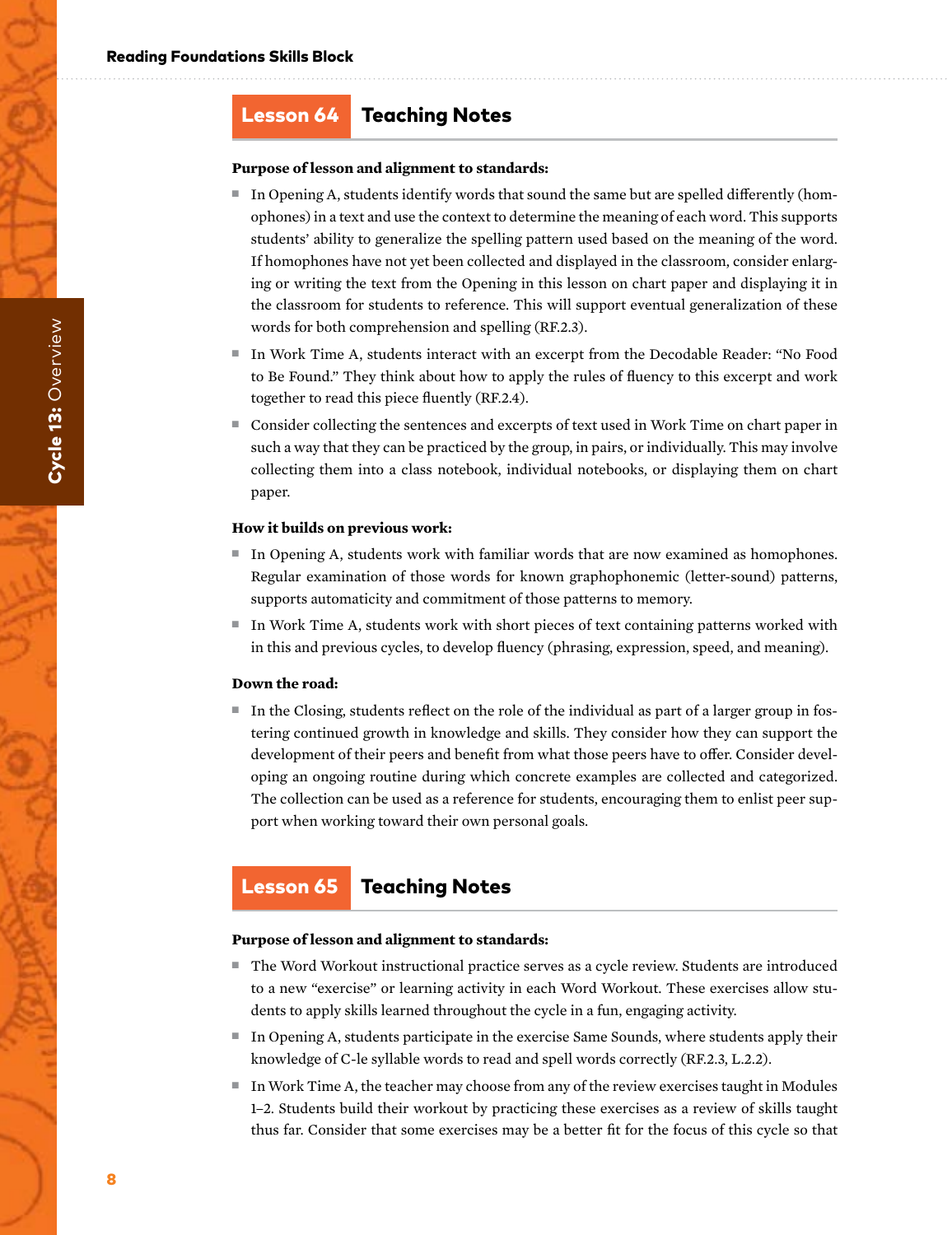words with C-le syllable can be included. Refer to the Module 3 Overview Assessment section for a list of all exercises introduced in Modules 1–2.

■ In the Grade 1 curriculum, a cycle assessment is administered for each cycle. In second grade, the assessments become more time-consuming. As a result, assessments are only administered at mid- and end of module. For each cycle without an assessment in Modules 1 and 2, a new review exercise is introduced. In Modules 3 and 4, the teacher may choose from any of the taught review exercises.

#### **How it builds on previous work:**

■ This lesson continues work with C-le syllable words.

#### **Down the road:**

■ In the Closing, students reflect on the role of the individual as part of a larger group in fostering continued growth in knowledge and skills. They consider how they can support the development of their peers and benefit from what those peers have to offer. Consider developing an ongoing routine during which concrete examples are collected and categorized. The collection can be used as a reference for students, encouraging them to enlist peer support when working toward their own personal goals.

# Preparation and Materials

- Syllable Sleuth Word List in a transparent sleeve (one per pair)
- Words Rule Word Cards
- Whiteboards, whiteboard markers, and whiteboard erasers (one per student)
- Clipboards (one per student if not sitting at a desk; optional)
- Cycle 13 Assessment (optional)
- Enlarged Engagement Text: *Sunnyside Gazette* Edition 13: "Pest Control in Sunnyside"
- Enlarged Decodable Reader: "No Food to Be Found" (one to display)
- Decodable Reader: "No Food to Be Found" (one per student)
- Interactive Word Wall (one to display)
- Highlighters (one per student and one for teacher)
- Highlighter tape (for the teacher to use to highlight the Decodable Reader; optional)
- Snap or Trap Word Cards (see Teaching Notes, "In Advance" above)
- Tape, magnet, or other material to fasten Snap or Trap Word Cards to the Snap or Trap T-chart
- Snap or Trap T-chart (on whiteboard or chart paper; Snap on one side and Trap on the other)
- Word Parts Cards: "write," "come," "use," "make," "change," "love," "-ed," "-er," "-ing"
- Word Parts T-chart: two-column chart with headings: Suffix and Base Word (one for teacher display)
- Spelling Pattern Cards: "-zle," "-gle," "-kle"